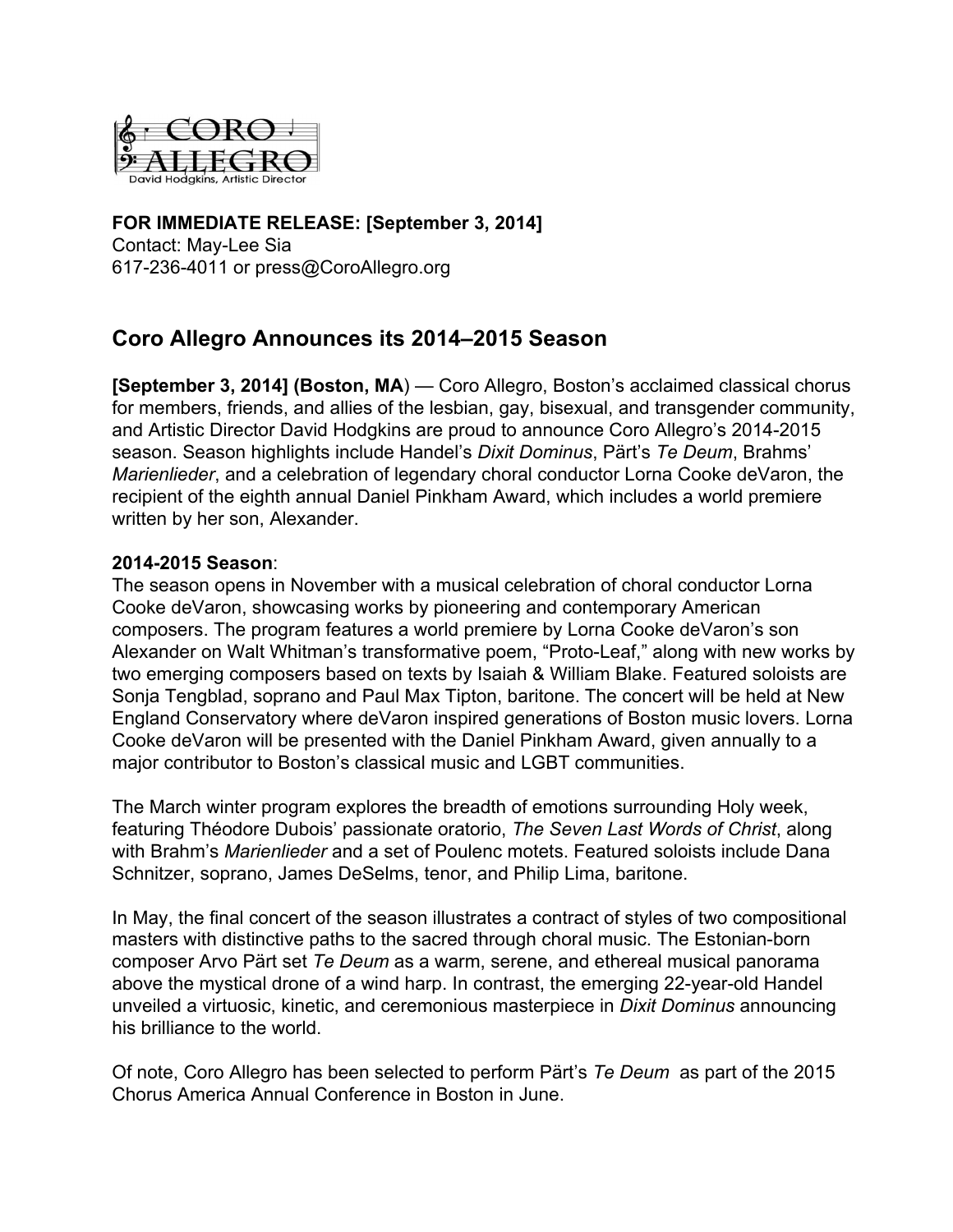#### **20142015 Ticket Information:**

Subscriptions and single tickets to the 2014-2015 season are now available and may be purchased online at www.coroallegro.org or by calling 617-236-4011.

### **20142015 Season Calendar:**

#### **American Visions**

November 9, 2014, 3:00pm at New England Conservatory's Jordan Hall, Boston David Hodgkins, conductor Sonja Tengblad, soprano Paul Max Tipton, baritone

Aaron Copland: *The Boatmen's Dance* Aaron Copland: *At the River* Aaron Copland: *Promise of Living* Andrew Bonacci: *Auguries of Innocence* Nicholas Anthony Ascioti: *Sacred Victim* Alexander deVaron: *Songs For a Waxing Moon*

#### **Lenten Meditations**

March 15, 2015, 3:00pm at Church of the Covenant, Boston David Hodgkins, conductor Dana Schnitzer, soprano James DeSelms, tenor Philip Lima, baritone Susan DeSelms, organ Darryl Hollister, piano

Théodore Dubois: *The Seven Last Words of Christ* Francis Poulenc: *Quatre motets pour un temps de pénitence* Johannes Brahms: *Marienlieder*

#### **Infinite Majesty**

May 17, 2015, 3:00pm at Church of the Covenant, Boston David Hodgkins, conductor

Arvo Pärt: *Te Deum* George Frideric Handel: *Dixit Dominus*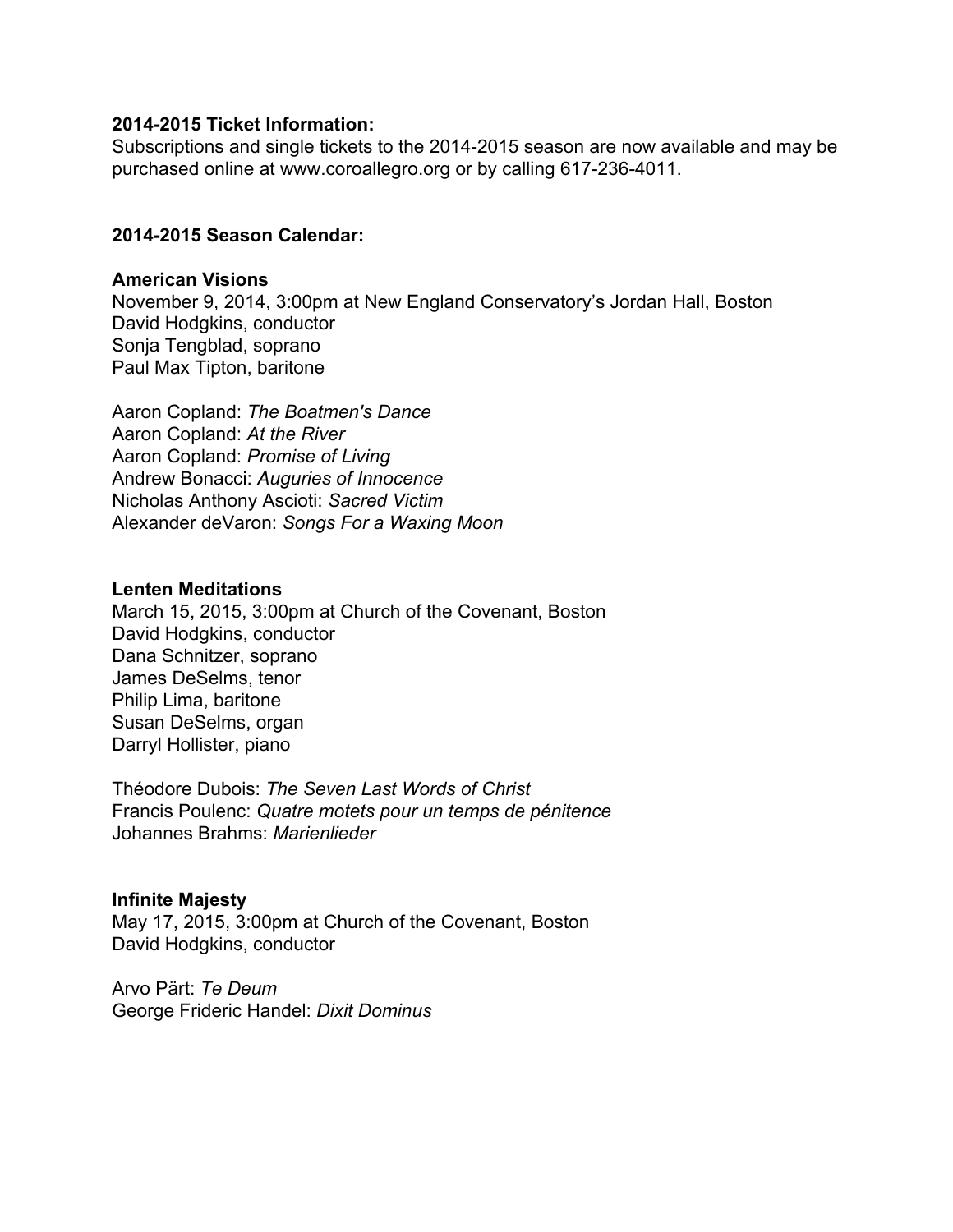# **DAVID HODGKINS**

Artistic Director David Hodgkins has delighted audiences in the greater Boston area for over 20 years with "creative programs, sung with enthusiasm and tonal beauty" (Ed Tapper, Bay Windows). Mr. Hodgkins is the Artistic Director of Coro Allegro in Boston, which Boston Globe critic Michael Manning deemed "one of Boston's most accomplished choruses." He is also Artistic Director of The New England Classical Singers in Andover, and Director of Music at The Commonwealth School in Boston. Mr. Hodgkins teaches advanced conducting at the New England Conservatory of Music through the Kodály Music Institute, and is the conductor in residence of the Kodály Music Institutes at NEC and Wichita State University in Kansas.

Mr. Hodgkins has conducted groups at the ACDA and GALA music festivals, performed as guest conductor with such Boston-area groups as Chorus Pro Musica, Masterworks Chorale, and Emmanuel Music, and made numerous festival appearances as guest conductor and conducting clinician. His ensembles have collaborated with the Boston Celebrity Series, Boston Cecilia, Handel and Haydn Society, Pro Arte Chamber Orchestra, The New England String Ensemble, and the Boston Landmarks Orchestra.

Mr. Hodgkins has been featured in Choral Director Magazine, been the producer for three award-winning CDs by La Donna Musicale, Laury Gutiérrez, Artistic Director, and produced a CD of 20<sup>th</sup>-century works for Terry Everson, trumpet, and Shiela Kibbe, piano, which was released on Albany Records in 2011. He currently serves on the advisory boards of The Boston City Singers, Jane Money, Artistic Director, and the UMass/Amherst Music Department.

A champion of contemporary music, Mr. Hodgkins has conducted world premiere performances of works by David Brunner, Alan Fletcher, Kenneth Fuchs, Charles Fussell, Ruth Lomon, Daniel Pinkham, Aaron Rosenthal, Robert Stern, Richard St. Clair, and Patricia Van Ness, as well as Boston premieres of works by Rebecca Clarke, James MacMillan, Marianne Martinez, Arvo Pärt, Ronald Perera, and William Grant Still.

David Hodgkins received his Bachelor of Music degree in voice, piano and harpsichord from the University of Massachusetts at Amherst, a Master of Music in choral conducting from Temple University in Philadelphia, and fellowships in choral and orchestral conducting at both the Aspen and Sandpoint music festivals. His mentors include Wayne Abercrombie, Fiora Contino, Alan Harler, James Roth, Gunther Schuller, and Paul Vermel. In addition to his teaching at The Commonwealth School, Mr. Hodgkins has been on the faculties of the New England Conservatory, UMass/Amherst, Temple University, and Clark University.

# **ABOUT CORO ALLEGRO**

Founded in 1990, Coro Allegro is a chorus for members, friends, and allies of the lesbian, gay, bisexual, and transgender communities that strengthens and enriches the lives of its members and the greater Boston community through its performances of outstanding classical choral repertoire and recordings. It is dedicated to its mission to provide broad audiences access to choral music and perform works by diverse composers. It serves as a model of a successful and valued LGBT community group through artistic excellence and visibility, and it creates an affirming, welcoming, and supportive environment for its membership. An advocate of contemporary music, Coro Allegro was the recipient of the 2012 Chorus America/ASCAP Alice Parker Award for exposing its audience to brand new